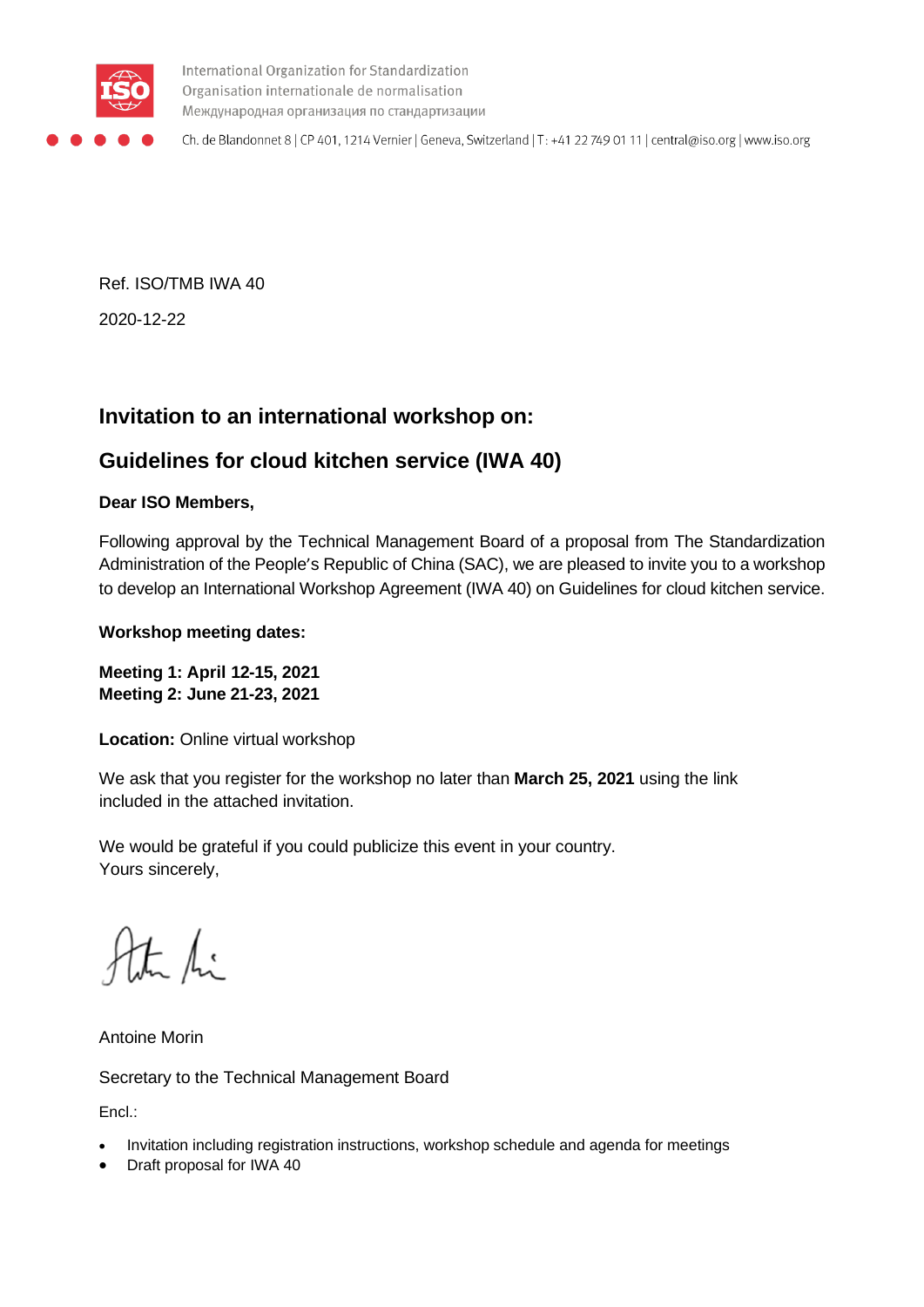

Jack Yao, +86 10 660 940 68 [ccpityx@163.com](mailto:ccpityx@163.com)

#### **INVITATION TO PARTICIPATE ISO INTERNATIONAL WORKSHOP AGREEMENT (ISO IWA 40)** *Guidelines for cloud kitchen service*

The Standardization Administration of the People's Republic of China (SAC) invites all interested stakeholders to participate in an ISO International Workshop to develop of an ISO International Workshop Agreement (IWA).

The COVID-19 pandemic, which started at the beginning of 2020, is causing partial and sometimes complete shut-down of restaurants and food and beverage (F&B) outlets in many parts of the world. The catering industry arguably is one of the most affected industries; as traditional dine-in services provided by restaurants and F&B outlets, due to the shut-down, cannot function effectively, and this has forced many of them to focus more on online catering services.

The aim of this IWA is to provide an intensive management mode to ensure the catering enterprises resume business more quickly and at lower cost on the cloud kitchen, improve the service capacity of the industry, strengthen the in-deep cooperation between cloud kitchen and food delivery platform, promote digital and intelligent transformation of catering industry.

Due to Covid - 19 we have decided to have a fully digital process. The two main meeting dates will be April 12-15, 2021 and June 21 -23, 2021. These will be complemented by web meetings.

An IWA is a type of document that is developed with direct participation of stakeholders outside the traditional ISO country representation system to enable market players to negotiate in an "open workshop" environment.

**To confirm your participation in the workshops, kindly register via the link provided in this document.** Participation is free of charge.

Please refer to additional information below. You may also contact Jack Yao  $(c$ ccpityx@163.com, or phone + 86 10 660 940 68).

We hope that you will join us in this important work!

Sincerely yours

**Ms. Sara Wang Mr. Jack Yao**

*Chair ISO/IWA 40 Secretary, ISO/IWA 40*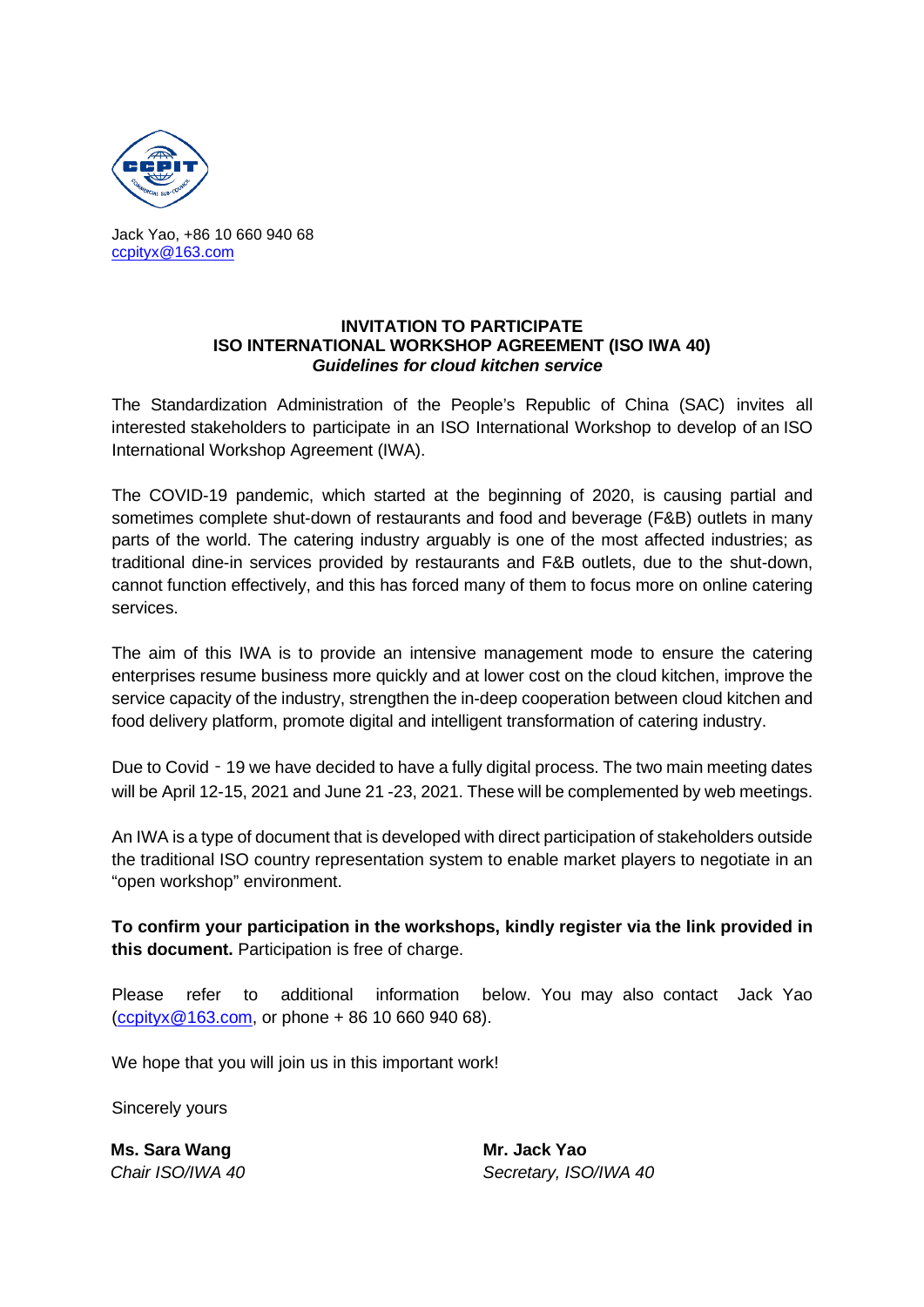#### **Registration**

To register for participation in this IWA process, please use the following link: **http://iso40.ccpitcsc.org**

If you wish to attend the first workshop (April 12-15, 2021), then the deadline to register is **March 25, 2021**.

Please note that by registering for participation, you agree to follow ISO Code of Conduct: <https://www.iso.org/publication/PUB100397.html>

If you have any questions, please do not hesitate to contact Mr. Jack Yao (ccpityx@163.com, or phone +86 10 660 940 68).

#### **Time schedule for the development of the IWA**

This IWA will be developed digitally. Between the workshops there will be commenting via correspondence, complemented by one or more web meeting(s). The exact plan for time between the two workshops will depend on the outcome from the first workshop. After the final workshop, the text will be edited and published. The published IWA can then be purchased via national standards bodies. All the dates can be found in the list below:

- All material for the first workshop, including first draft, circulated March 20, 2021.
- Registration deadline first workshop March 25, 2021.
- First workshop April 12-15, 2021(online)
- Updating of the draft based on the discussions at the workshop, May 20, 2021.
- $\cdot$  Commenting by participants and web meeting(s)
- Second workshop and June 21 -23, 2021 (online)
- IWA published September/October 2021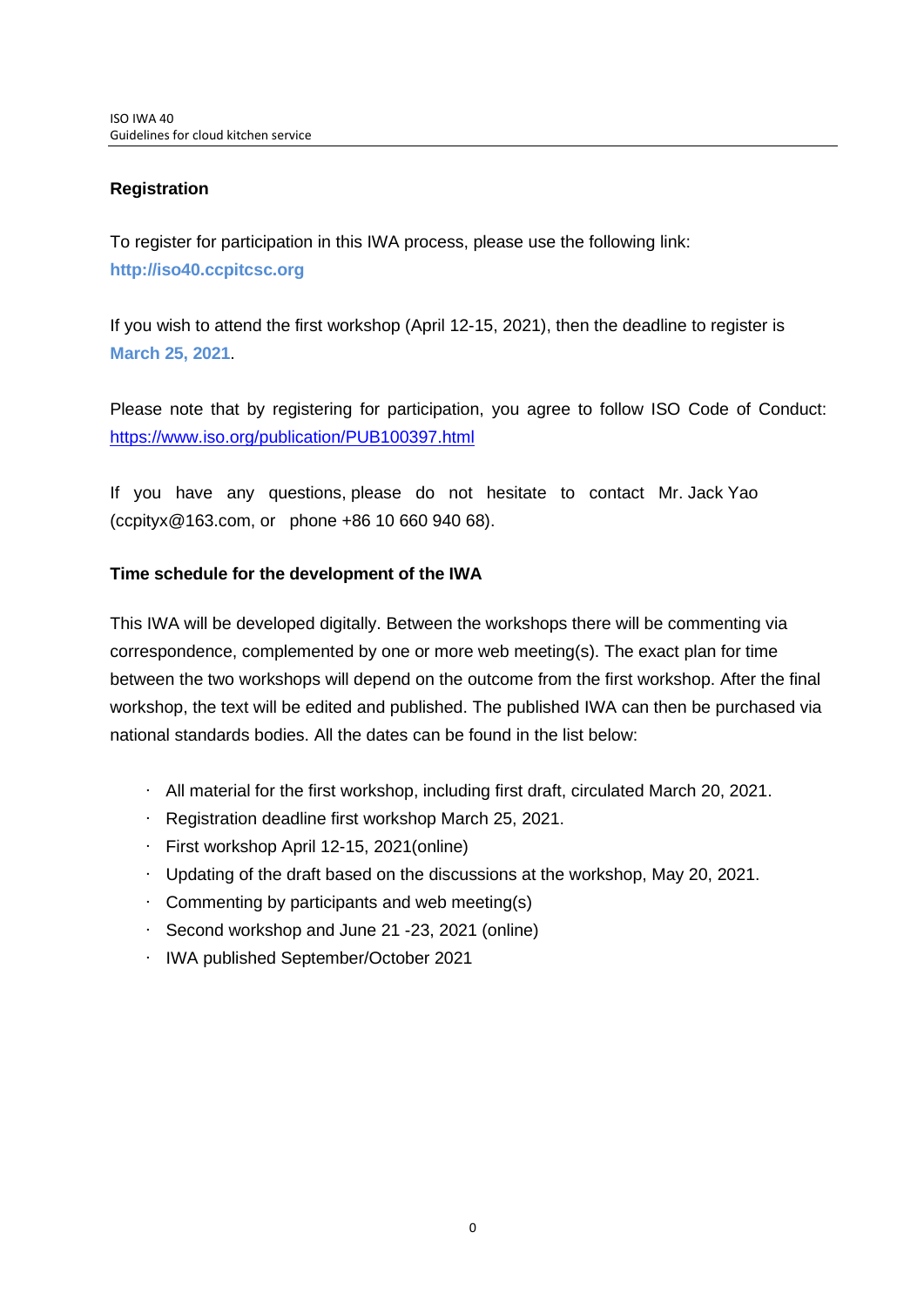#### **Annex 1 ‐ About the IWA Process**

ISO's International Workshop Agreements (IWAs) The IWA model is a quick way to obtain a recognized ISO document for your work. It is designed to be a flexible model so the format and content of the IWA, and the process to obtain it, are largely decided by the proposing organization Step 1 Sten 2 Step 3 Step 4 Step 5 **Make the proposal Get ISO/TMB approva Hold the workshop and agree** ablish the IW. **ISO/CS** circulates the details of the workshop the docume **Approach ISO Central** · ISO/CS then circulates • A notification - with the • At the meeting the Chair • The final draft of the IWA is Secretariat or any ISO your proposal to the<br>ISO/TMB for approval (nominated in advance) will full details agreed at sent by the secretariat to member with your proposal. Step  $2 -$  is circulated to be confirmed. **ISO/CS** (checking any proposed distribution all ISO members (by Your proposal should  $\bullet$  ISO/CS formats the ISO/CS) • During the whole IWA include arrangements with the process, the Chair must be  $document - giving it the$ ISO/Sec-Gen). · ISO member bodies can impartial and seek to ensure relevant ISO cover page /  $\checkmark$  Purpose and justification then circulate the proposal the maximum amount of logo. • The TMB will also as widely as possible in consensus possible has Relevant documents formally assign order to publicize it to been achieved • ISO/CS then supplies the  $\checkmark$  Lists of organizations confirm the ISO potentially interested document to all its member that may be interested member body who will • Document is drafted and bodies who can supply it as parties. be your secretariat for circulated to the workshop they see fit.  $\checkmark$  Indications of any ISO the project. participants. member body willing to Note: Any organization or • Any special arrangements act as Secretariat • The ISO member body company or individual is for the distribution of the • This can be repeated until  $\checkmark$  An estimate of the works with the<br>proposer to decide full allowed to attend. the Chair believes that the IWA should be put in place number of meetings if best possible consensus has here. more than one is details of the been obtained. envisaged Workshop:  $\checkmark$  Details of any proposed Note: One possible Price (if any fee) mechanism is that the special arrangements for<br>distribution of the IWA J Time/Date/Venue workshop participants work Format online on a dedicated Web site Background Note: a form is available to  $\checkmark$ Doc supply Note: Multiple meetings can facilitate submitting your Process take place if necessary proposal for TMB approval. Chair

**Maximum of three** Start - ISO/CS wil Three months (90 days) This stage depends on the<br>scope of the IWA. However, **One month** normally take less than one months advance notice is required month to process your before holding the aim to finish in three months workshop or less proposal

Should not take longer than 12 months - aim for less

#### **ISO's International Workshop Agreements (IWAs)**

#### What is an IWA?

An IWA is an ISO document produced through a workshop meeting rather than through the full ISO technical committee process. Market players and other stakeholders directly participate in developing an IWA and do not have to go through a national delegation.

#### What subjects do they cover?

An IWA can be produced on any subject

#### Why should I choose the IWA?

An IWA will:

- Involve the main players from your target sector (public or private) and allow a sector to develop clear rules on an issue.
- Give visibility to your professional practices or reference documents (ISO is a highly  $\bullet$ recognized international body).
- Help you shape the future direction of the subject and influence any future ISO standard.
- Allow you to develop relationships within a profession or sector
- Create understanding and co-ordination amongst your various stakeholders.
- Share best practice in a sector.
- Improve quality and interoperability.
- Lead to worldwide visibility due to ISO members' distribution networks.
- Help you to develop a members-only forum to communicate using, for example, a dedicated<br>Web site.

#### Who will be involved?

Anyone can propose an IWA and anyone can participate in developing one. An ISO member body will be assigned to help you organize and run the workshop. This gives the project credibility by<br>ensuring that the basic principles of international standardization (transparency, fairness and consensus) are applied.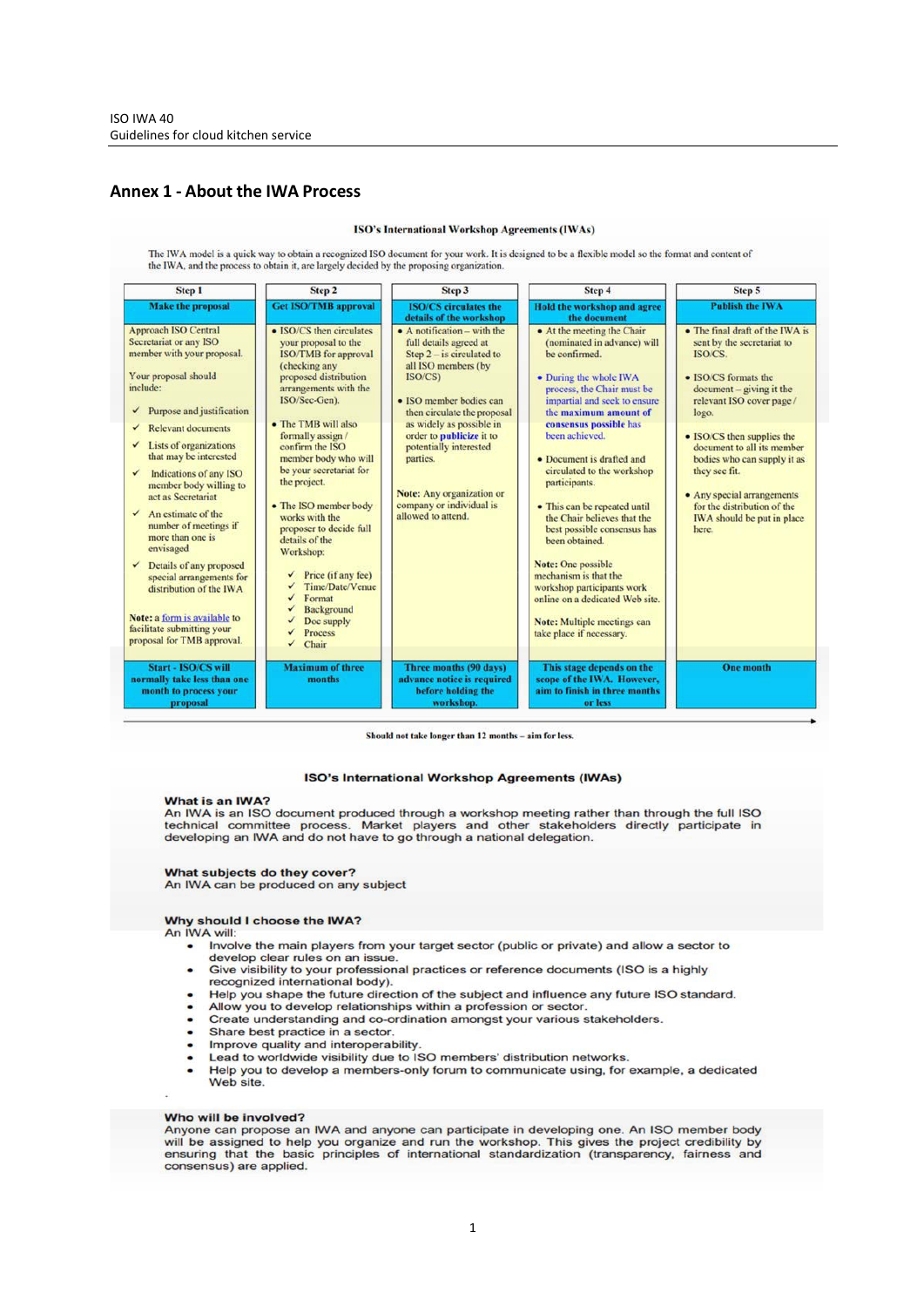#### **Annex 2 - Agenda for the first workshop April 12-15, 2021**

(online, all times in Coordinated Universal Time, UTC)

#### **April 12, 2021 – Day 1 (11.00**‐**15.00 UTC)**

10.30 UTC Online meeting open for connection

- 1. Opening and welcoming speech (11.00 UTC)
- 2. Roll call of participants
- 3. Adoption of the agenda
- 4. Presentation of the ISO system, including ISO Code of Conduct
- 5. Presentation of the proposed IWA
- 6. Initial discussions
- 7. Summary of day 1

#### **April 13, 2021 – Day 2 (11.00**‐**15.00 UTC)**

10.30 UTC Online meeting open for connection

- 8. Reflections from the first day
- 9. Development of the IWA
- 10. Summary of day 2

#### **April 14, 2021 – Day 3 (11.00**‐**15.00 UTC)**

10.30 UTC Online meeting open for connection

- 11. Reflections from the second day
- 12. Development of the IWA
- 13. Summary status of discussions
- 14. Way forward
- 15. Any other business
- 16. Closing remarks
- 17. End of workshop 1 (15.00 UTC)

#### **April 15, 2021 – Day 4 (11.00**‐**15.00 UTC)**

Option for more discussion if necessary

#### *Shorter regular breaks will be included in the detailed plan for the workshop.*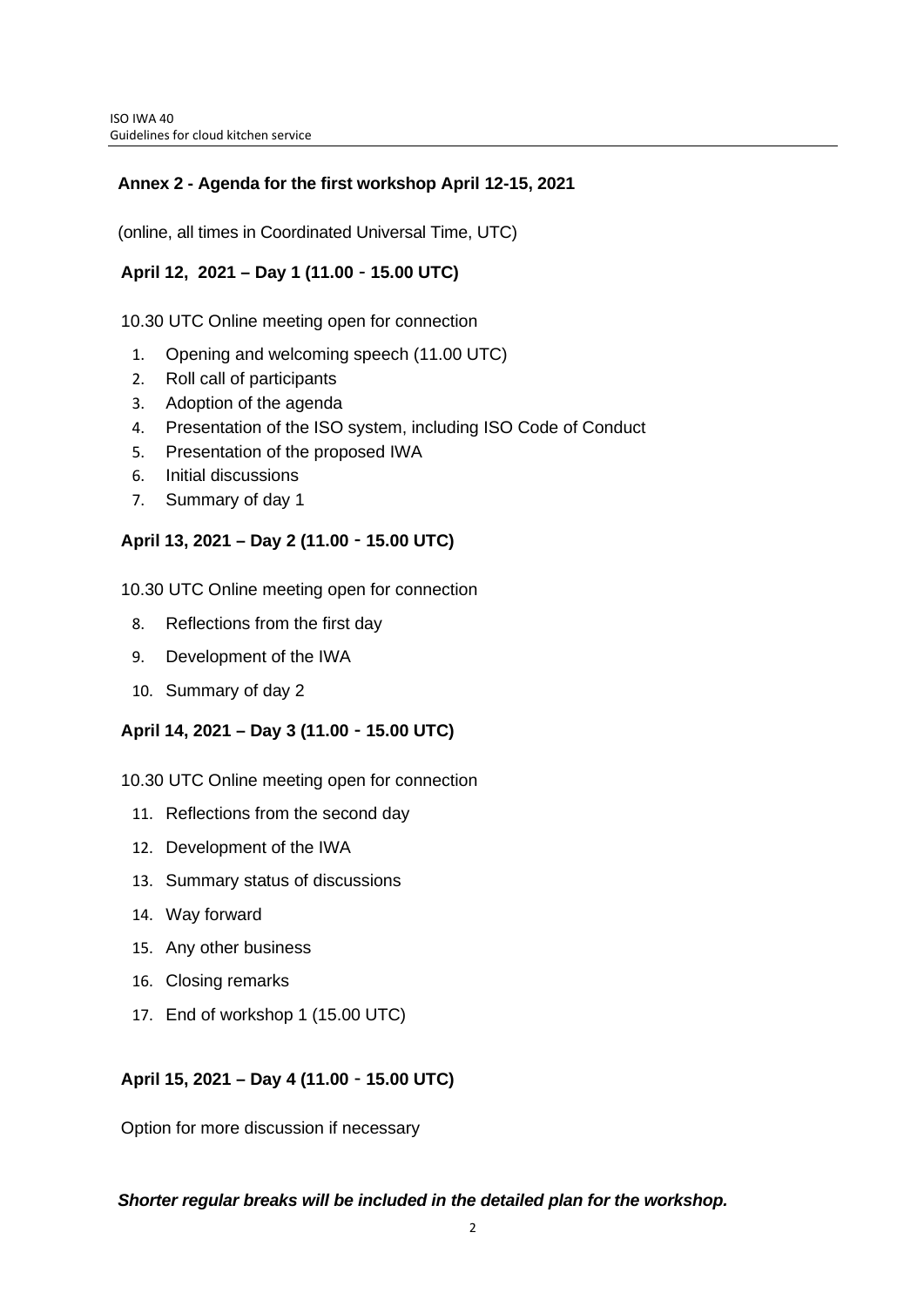#### **Annex 3 - ISO IWA APPROVED PROPOSAL**

Here is the proposal for an International Workshop Agreement on the Guidelines for cloud kitchen service by the ISO TMB on October 20, 2020.

#### **Proposer**

A proposal to hold an ISO workshop for the purpose of developing one or more IWAs on a particular subject may come from any source, including ISO member bodies, liaison organizations, corporate bodies, etc. An organization that is not an ISO member body or liaison organization, or is not international in scope, shall inform the ISO member body in the country of its intent to submit such a proposal.

#### SAC(China)

Contact details of the proposer

Name: Ms. WANG Xi

Email: ccpitwx@163.com

Title of the proposed IWA

Guidelines for cloud kitchen service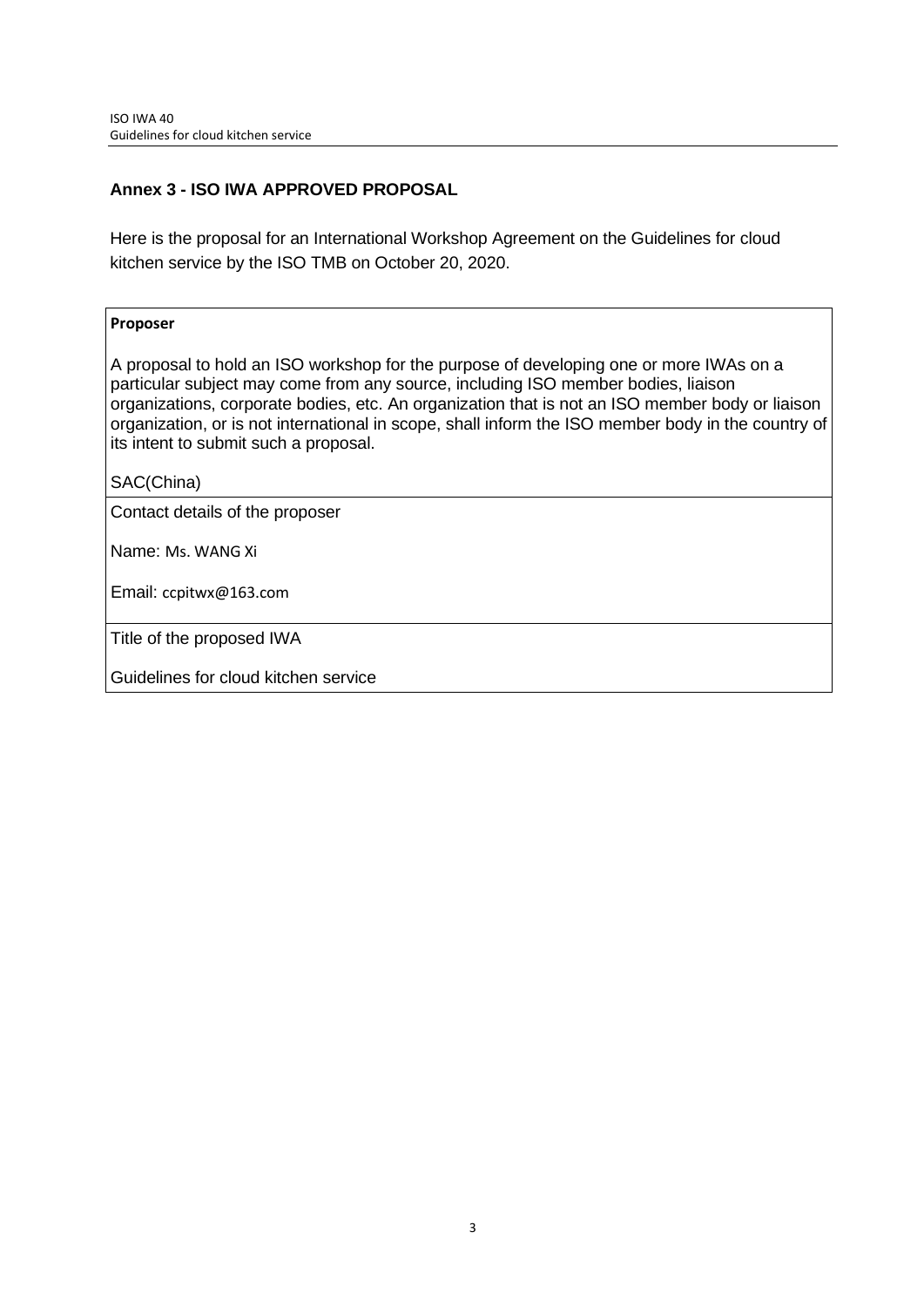#### **Purpose and justification:**

The IWA document aims to:

- Provide a intensive management mode to ensure the catering enterprises resume business more quickly and at lower cost on the cloud kitchen;
- To help provide a detailed and operable "cloud kitchen service mode", improve the service capacity of the industry, and ensure the organizational resilience of catering enterprises;
- Strengthen the in-deep cooperation between cloud kitchen and food delivery platform;
- Promote digital and intelligent transformation of catering industry;
- Meet consumers' diversification and personalized catering consumption needs;
- Help to build a perfect takeout standard system.

#### Justification 1:

This IWA document is based on good practices from the catering industry of many countries in the world. With the rapid development of takeout market, cloud kitchen (also commonly known as "shared kitchen") is also riding on a growing curve. At present, many countries are actively exploring the new service type of cloud kitchen, including

- Panda Selected / Jike Alliance / Chomp Cloud (China),
- CloudKitchens / Virtual Kitchen Co / DoorDash(USA),
- Kitchens Centre / Zomato / Swiggy / Rebel Foods(India),
- Deliveroo Editions / Taster / Keatz(France),
- Deliveroo Editions / Taster / FoodStars(UK),
- Keat(Germany), Foodora/Just Eat(Canada),
- WeCooK(South Korea),
- Taster/Keatz(Spain),Dahmakan(Malaysia),
- Deliveroo Editions(Singapore)
- , Kitopi(UAE),
- Cookpy / Re:Dine Ginza /Kitchen Base(Japan), and others

This shows that "cloud kitchen" will be accepted as a new service model rapidly in the world, and it will contribute to SDG12-"Responsible Consumption and Production" . Justification 2:

Cloud kitchen made a significant contribution to the recovery of traditional catering industry. It provided an important guarantee for the resumption of production during the epidemic. Affected by the epidemic, Restaurants suffered huge losses. Cloud kitchen makes the traditional catering enterprises turn to take out and cosequentially reduces the loss of restaurants. Actually cloud kitchen is more suitable for the fast pace living style and space. This IWA document is one part of catering industries reform and we are convinced that it will make the catering industry better meet consumer's needs on the time and space of eating.Therefore, this should be an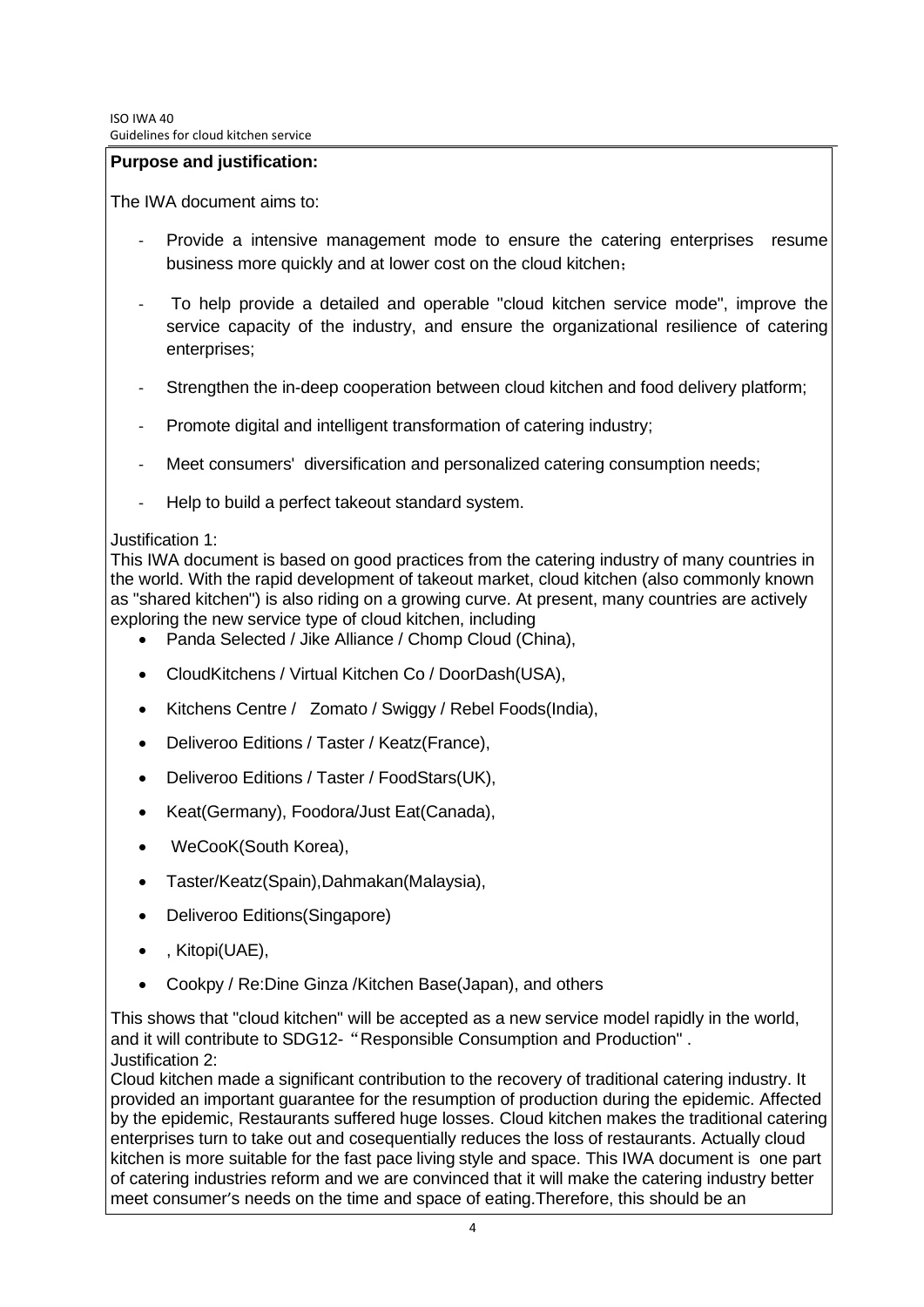ISO IWA 40 Guidelines for cloud kitchen service

improvement over the current situation, and adoption of cloud kitchen will be more liketly to enable us to achieve SDG3 - "Health and Happiness".

Justification 3:

The development and effective implementation of cloud kitchen requires new technology, new ideas and new methods, and the success of this will support the digital and intelligent transformation of the catering industry. This IWA document is also a guideline for sharing and cooperation among catering enterprises on cloud kitchen, and will, in our opinion, make catering enterprises more resilient and productive. New technology, new ideas and new methods will promote technological progress and social development, and contribute to SDG11- "Sustainable Cities and Communities".

Justification 4:

At the same time, the development and implementation of cloud kitchen will provide more convenient and low-cost business opportunities for SMEs, contribute to the inheritance of handicraft and cooking culture, and promote startups for young people, women and the elderly. The standardization of cloud kitchen will protect the interests of stakeholders on the cloud kitchen, but it will also improve the quality of sevices and opportunities and contribute to SDG8 -"Decent Work and Economic Growth".

Does the proposed IWA relate to or impact on any existing work in ISO committees?

☐ Yes ■No

Please list any relevant documents and/or ISO committees

TC 34/SC 17 Management systems for food safety

TC 283 occupational health and safety

ISO 22000 Food safety management

ISO 45001 Occupational health and safety management systems

T/CCPITCSC 045-2020 Specification for sharing kitchen service, published by CCPIT Commercial Sub-council

T/CCPITCSC 036-2019 Food takeaway service - Specification for information description of food products, published by CCPIT Commercial Sub-council

T/CCPTICSC 007-2017 Specification for takeaway delivery service, published by CCPIT Commercial Sub-council

Relevant stakeholders (list of organizations that may be interested) China (Panda Selected, Chomp Cloud,Jike alliance)

France (Deliveroo Editions, Taster,Keatz)

USA (CloudKitchens, Virtual Kitchen Co, DoorDash, Kitchen United, The Food Corridor,

Commercial Kitchen 305, Zuul kitchen, Zume, REEF Technology, Sprig)

India (Kitchens Centre, Zomato, Swiggy, Rebel Foods, Box8, Freshmenu, WowMomo, Hoi Food, InnerChef, Faasos, Holachef )

United Kingdom (Deliveroo Editions, Taster, FoodStars)

Germany (Keatz)

Japan (Cookpy, Re:Dine Ginza, Kitchen Base)

- Korea (WeCooK)
- Canada (The Food Corridor)
- Spain(Taster, Keatz)
- Malaysia(Dahmakan)
- Singapore(Deliveroo Editions)
- United Arab Emirates (Kitopi)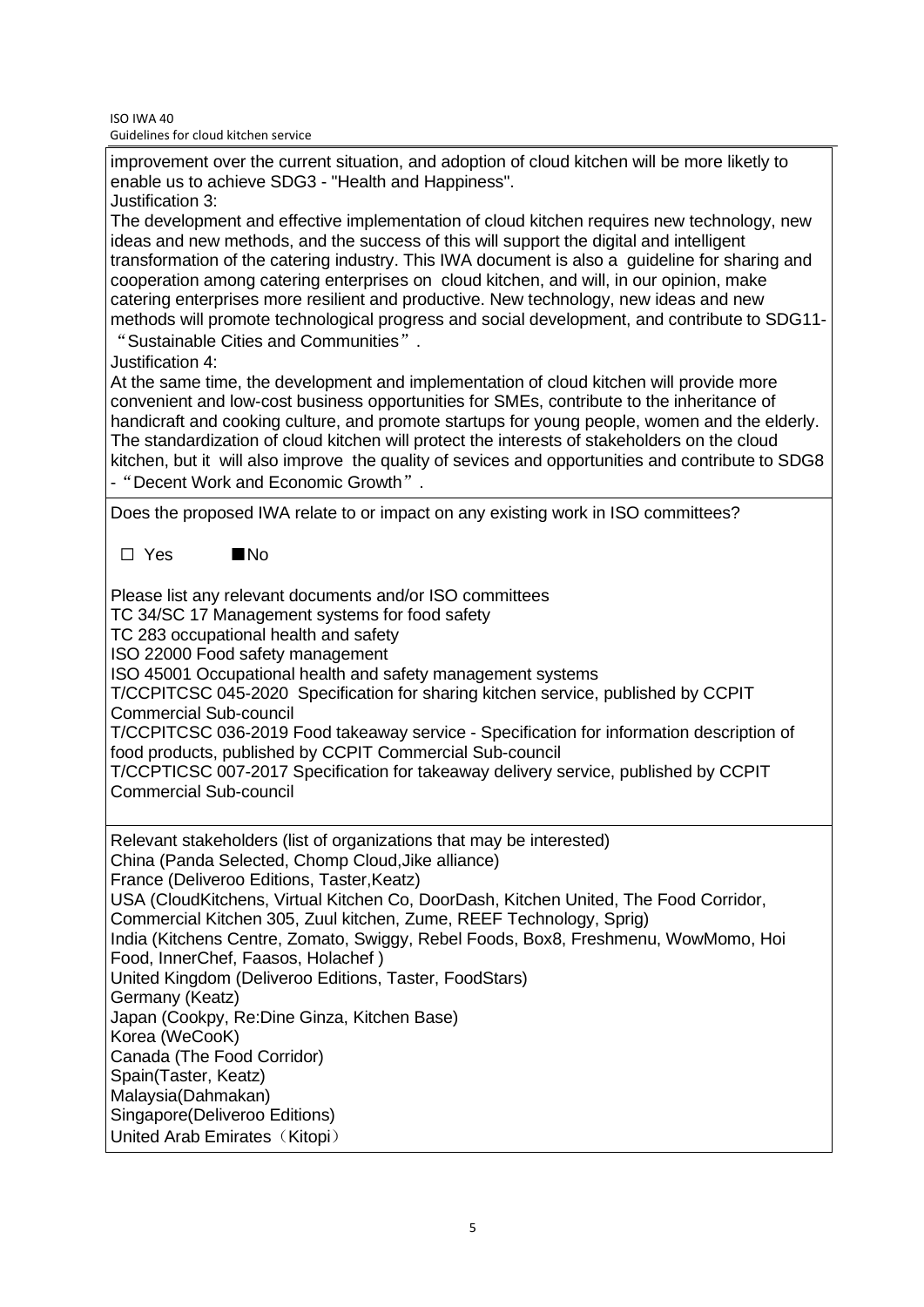#### ISO IWA 40 Guidelines for cloud kitchen service

Member body willing to act as secretariat

### SAC(CHINA)

Number of meetings to be held (if more than one is envisaged) and proposed dates Workshop, Beijing, China, 24th-26th Oct. 2020

Annexes are included with this proposal (give details)

Click here to enter text.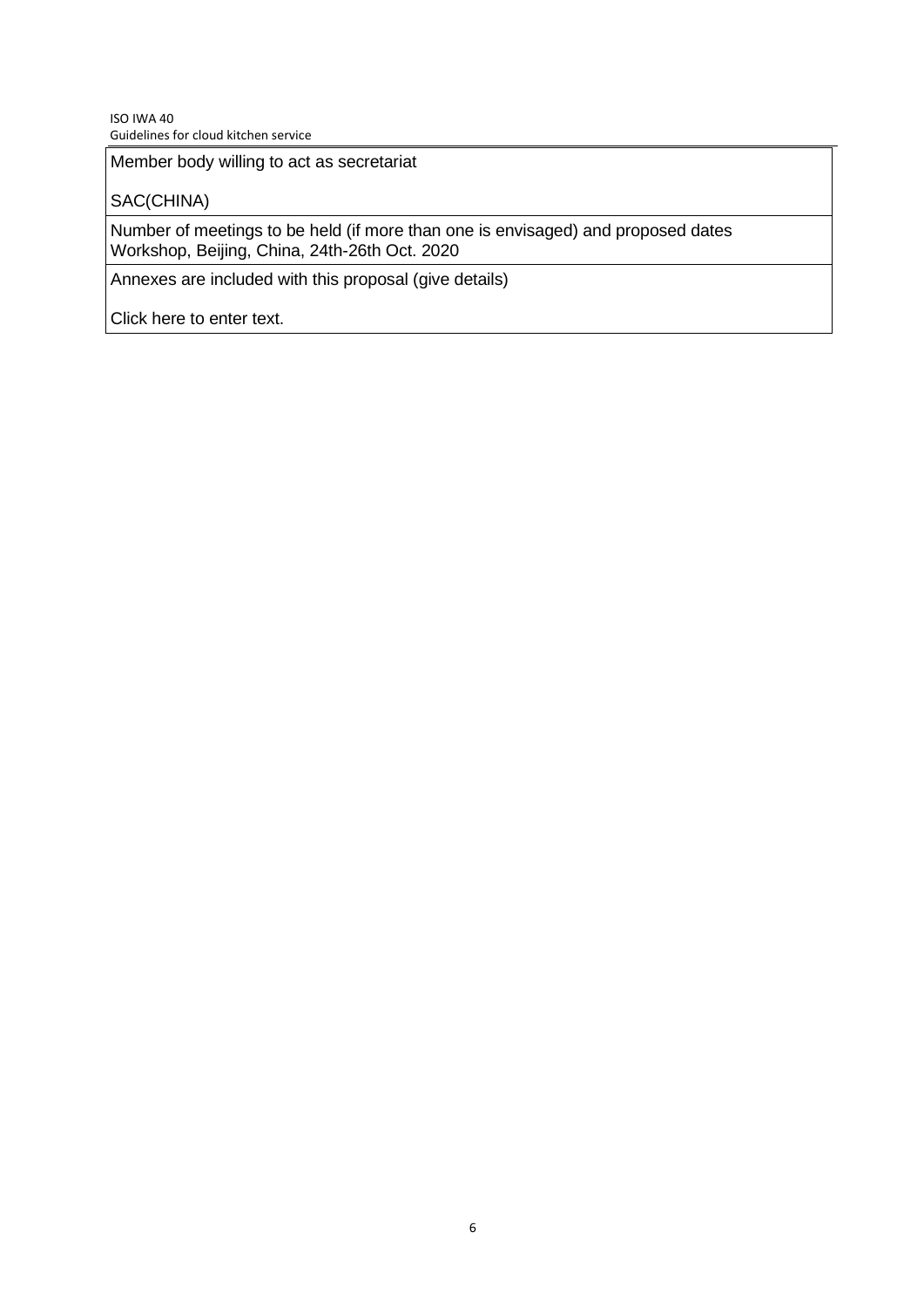### **Annex 4 – The draft of the IWA 40**

# **1 Scope**

This document provides guidelines on terms, principles, processes and practices to be put in place in order to meet the quality and standard required of cloud kitchen service.

This document is applicable to catering industry.

NOTE Refer to Annex A for supplementary information on ISO standards.

# **2 Normative References**

There are no normative references in this document.

# **3 Terms and Definitions**

For the purposes of this document, the terms and definitions as outlined by the ISO and IEC sources apply:

ISO and IEC maintain terminological databases for use in standardization at the following addresses:

- ISO Online browsing platform: available at<http://www.iso.org/obp>
- IEC Electropedia: available at<http://www.electropedia.org/>

# **3.1**

### **cloud kitchen**

• Provide centralized, standardized and digitized catering hardware and software supporting facilities and/or site resources for multiple virtual restaurants (3.3) to share resources for food, beverage and catering operations.

# **3.2**

# **cloud kitchen operator**

• An enterprise that provides shared management hardware resources, supply chain supporting resources, management and consulting services for the settled virtual restaurants is also called an "operator".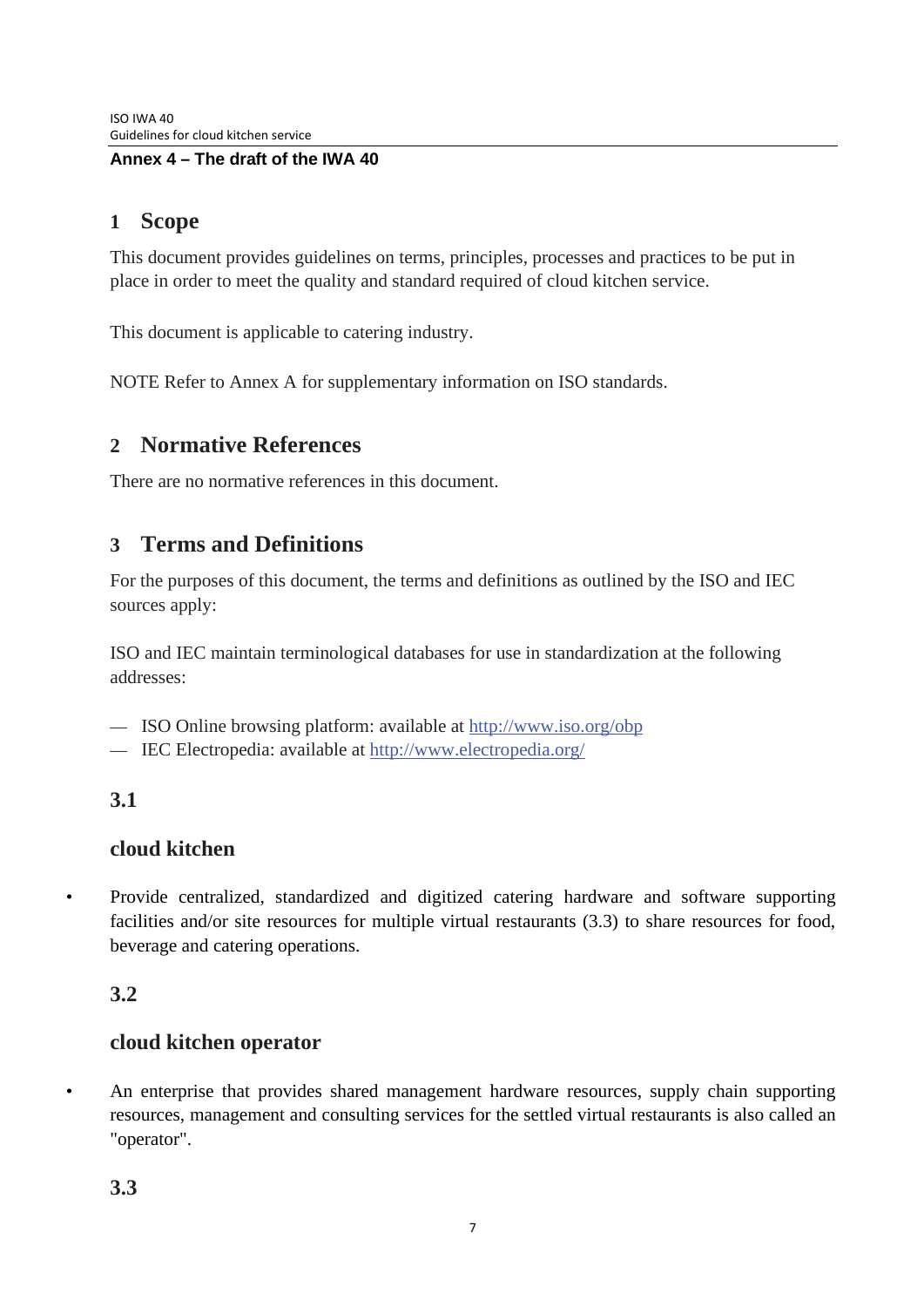# **virtual restaurant**

• The main bodies that carry out food business activities through cloud kitchens include individuals, enterprises and other organizations.

# **3.4**

# **supplier**

• Organizations or individuals that provide raw materials, basic equipment, software services, logistics services and other services for cloud kitchen operators and virtual restaurants settled in.

# **3.5**

# **service field**

• Sharing the infrastructure sites provided by the kitchen operator that can be operated by the tenants, including basic catering processing equipment, water, electricity and gas systems and other conditions necessary for the catering working environment.

# **4 Principles**

### **4.1 Normative**

• Operators should provide standardized infrastructure and supporting services.

### **4.2 Safety**

The operator should provide a safe and stable operating environment and network operating environment.

### **4.3 Compliance Level**

• The operator should comply with the relevant regulations of the state and the industry on food safety, fire safety, consumer rights and interests protection, network safety, environmental protection, etc.

### **4.4 non-neoplastic**

• The operator should create a centralized business environment for the settled virtual restaurants by providing resources and services such as venues, equipment and facilities.

# **4.5 High efficiency**

• Operators should improve the efficiency of shop opening, management and operation of virtual restaurants by providing integrated services such as venues, equipment and facilities, operation management and digital product development.

### **4.6 Environment-friendly product**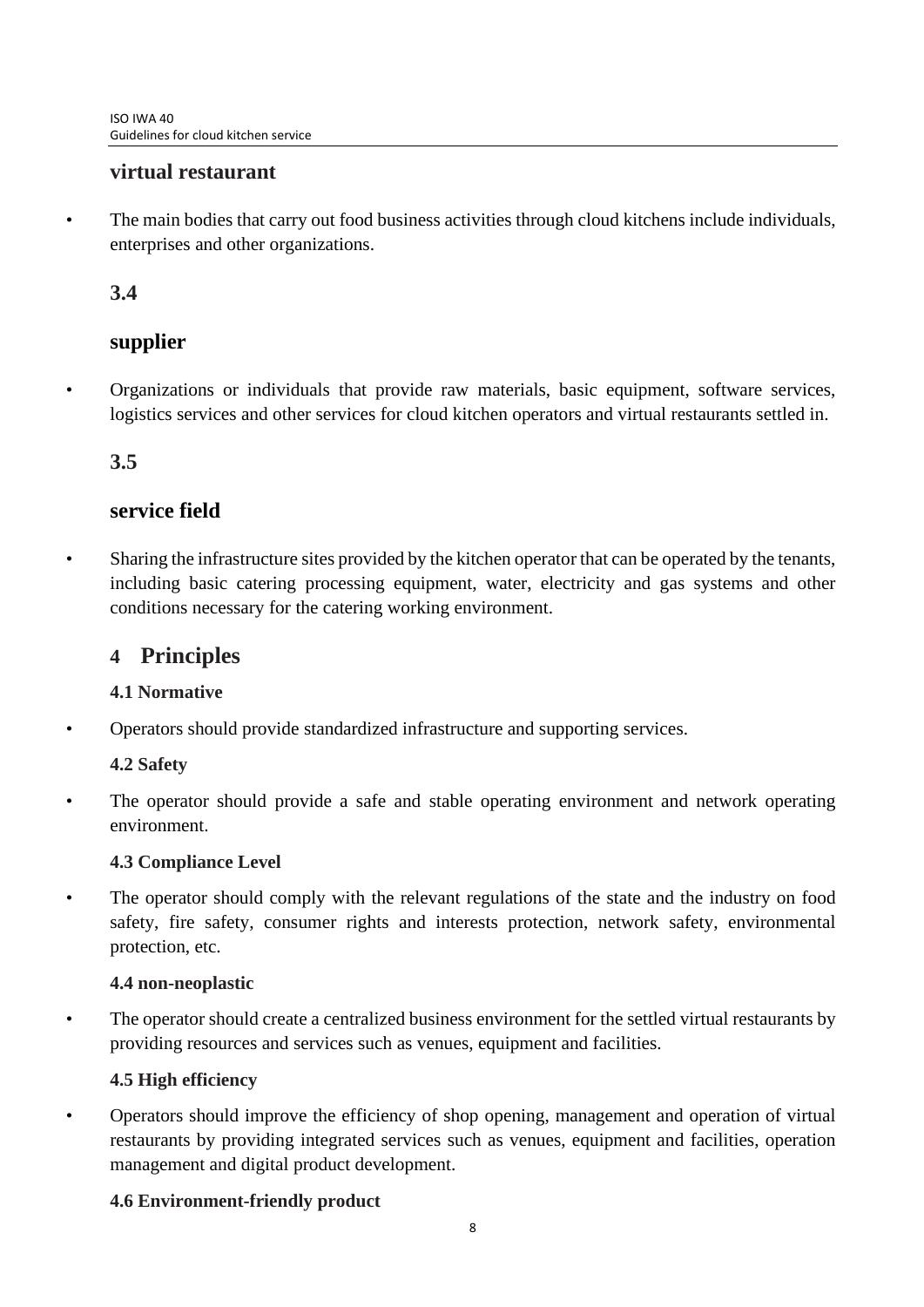• Operators should realize resource conservation and environmental sustainable development by providing integrated, intelligent and green resources.

# **5 Service Process 5.1 Consumer Online Orders**

• Consumers can directly place an order on the cloud kitchen, which includes many virtual restaurants.

# **5.2 Virtual Restaurant Accepting Orders**

• Through the cloud kitchen, the virtual restaurant should accept the orders, prepare the foods according to the online information and contact the food delivery platform to get food delivery service.

# **5.3 Courier Picking Up Foods**

Couriers should pick up the foods from the designated virtual restaurant and deliver the foods according to the order information on the food delivery platform.

## **5.4 Consumers Receiving Foods**

• After receiving the arrival information from the courier, the consumer will pick up the foods on the designated place. Then the service is completed.

NOTE: Annex B provides an example of cloud kitchen service process.

# **6 Range of Services**

# **6.1 Information provision and review**

- 6.1.1 The operator should formulate rules for the registration and use of the information system of the virtual restaurants to provide guidance for the virtual restaurants to obtain information such as operation and payment.
- 6.1.2 The operator should take necessary technical measures and other measures, and audit qualifications information of the virtual restaurants.
- 6.1.3 The operator should timely feedback the audit results to the settled virtual restaurants. If the audit fails, the operator should inform the reason and modification suggestions.
- 6.1.4 The operator should regularly organize the settled virtual restaurants and relevant personnel to carry out training in registration, information filling, information acquisition, information disclosure, laws and regulations, etc. to improve the level of legal and compliant operation.
- 6.1.5 The operator should strengthen the information management issued by the settled virtual restaurants and review the shop information and meal information of the virtual restaurants.
- **6.2 Training services**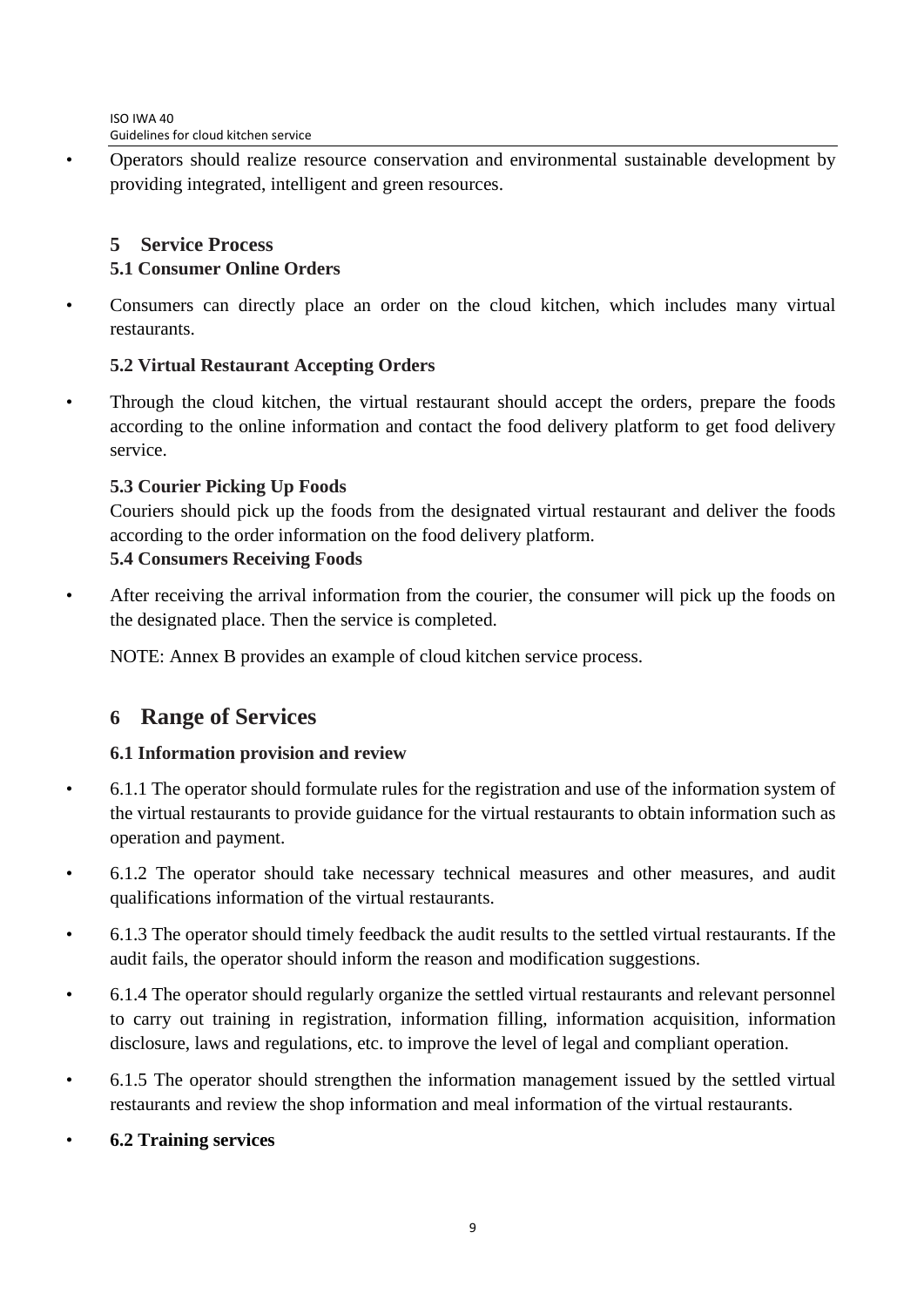- The operator should provide pre-occupancy training for the tenants and formulate different training programs according to the types of tenants, so as to improve the quality of tenants and make them meet the occupancy standards.
- The operator should provide regular on-line and off-line training for the settled virtual restaurants to ensure the continuity and effectiveness of training and control the quality of food and service provided by the settled virtual restaurants.

### **6.3 Supply chain management**

- The operator should match the corresponding suppliers according to the needs of the settled virtual restaurants, control the suppliers' qualifications and provide food procurement services.
- The operator should provide equipment procurement and allocation services for the settled virtual restaurants according to their needs, including new equipment, used equipment and customized equipment.
- The operator should provide food packaging materials purchasing services to the virtual restaurants according to their needs. The selection criteria of packaging materials should conform to food safety and environmental protection standards or requirements.

## **6.4 Brand design and promotion**

- 6.4.1 The operator should provide brand design services to the virtual restaurants who need to settle down, including but not limited to the following information:
	- $-\theta$  Guide design (door head, guide plate, stickers, device design, etc.);

• —Information space graphic design (brand wall design, business information, wall menu, etc.);

- $\bullet$  —Food shooting.
- 6.4.2 The operator should provide publicity and design services for the virtual restaurants who need to settle down, including background maps, posters, hinges, logo design, basic visual identification design, packaging design, etc.
- 6.4.2 The operator should regularly or irregularly design promotional activities for the settled virtual restaurants.

### **6.5 Transaction services**

The operator should establish an online payment system for the settled virtual restaurants, and the electronic payment service should be provided by banks or non-financial payment institutions with legal qualifications.

### **6.6 Supervision and assessment**

6.6.1 The operator should establish a food safety inspection mechanism and equip it with corresponding equipment, and should require the virtual restaurants to set up a food sample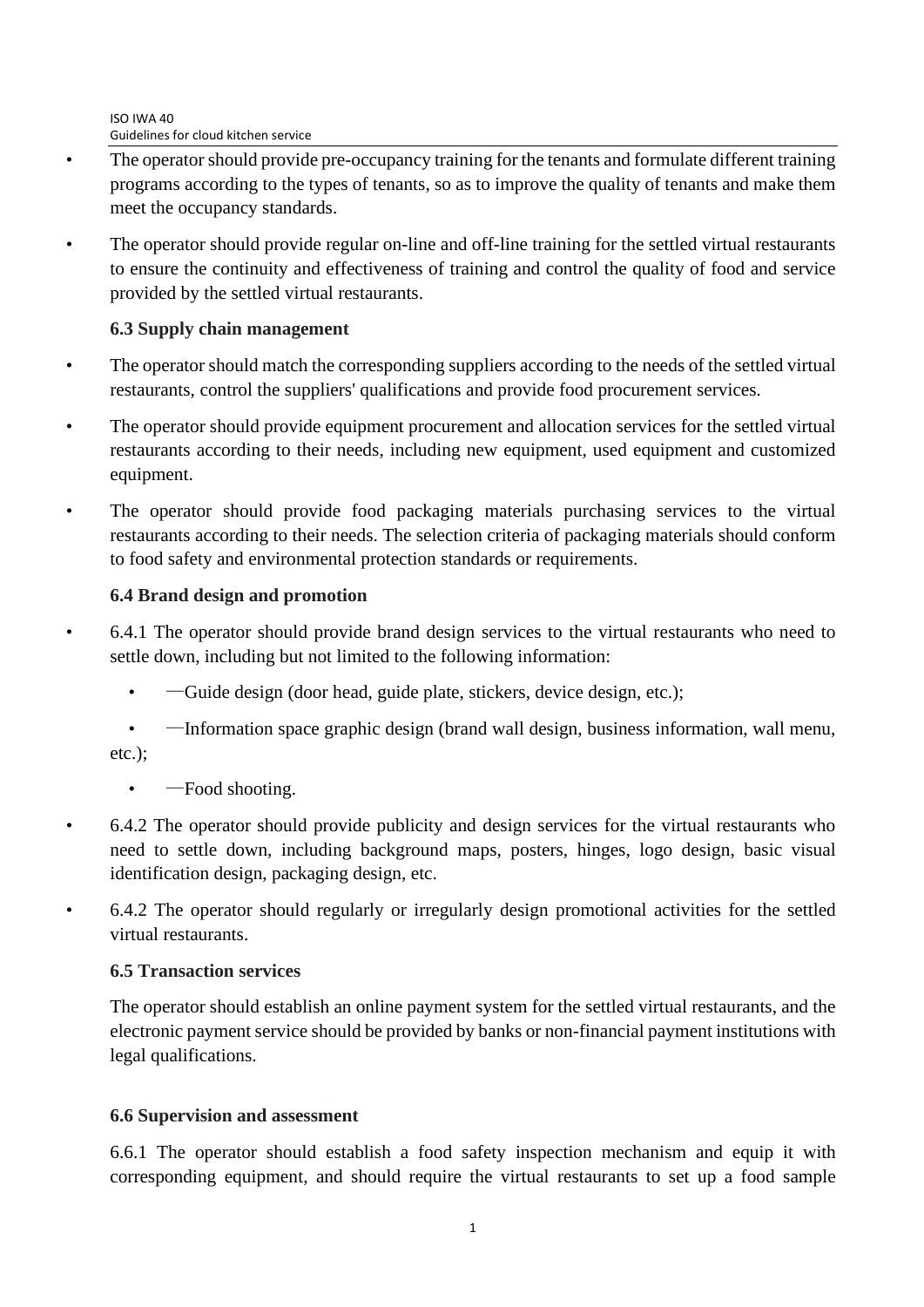retention system to monitor and analyze the quality of raw materials, semi-finished products, finished products and environmental sanitation of the virtual restaurants.

6.6.2 The operator should establish a regular inspection and irregular spot check system for the tenants, inspect the food hygiene, personal hygiene, cleanliness and other aspects of the tenants, and spot check the health certificates of the food practitioners of the tenants to ensure that they are valid and establish archives for good management.

6.6.3 The operator should establish an assessment mechanism for the settled virtual restaurants, and give rewards and punishments to the business behavior of the settled virtual restaurants.

## **6.7 logout mechanism**

6.7.1 The operator should establish an exit mechanism for the settled virtual restaurants. If it meets the normal exit criteria, the operator should conduct exit settlement with the settled virtual restaurants.

6.7.2 The operator should compel the settled virtual restaurants who fail to comply with the contract or seriously violate the on-site operation standards to return.

## **6.8 Emergency management service**

6.8.1 The emergency work of the operator should conform to the basic principles of peopleoriented, prevention-oriented, unified command and timely response, and should combine selfrescue with social rescue.

6.8.2 The operator should establish an emergency plan system, including comprehensive plan, fire special emergency plan, food poisoning special emergency plan, emergency public health plan, mechanical injury disposal plan, etc.

6.8.3 The operator should provide emergency support services for the settled virtual restaurants, including but not limited to communication and information support, emergency team support, emergency materials and equipment support, technical support and logistics support, etc.

6.8.4 For emergency events caused by force majeure factors, the operator should take targeted measures to provide basic protection for the settled virtual restaurants.

# **7 Information Security and Protection**

# **7.1 Information security**

7.1.1 The operator should establish an information security management system and take effective security management and protection measures for the information managed by the operator and the information provided by the settled virtual restaurants.

7.1.2 The operator should take appropriate technical measures to properly preserve the information collected during the operation and take effective measures to ensure the accuracy, completeness and safety of the above information.

7.1.3 The storage time of the audit data and identity information submitted by the operators to the settled virtual restaurants should be not less than two years from the date of their last submission;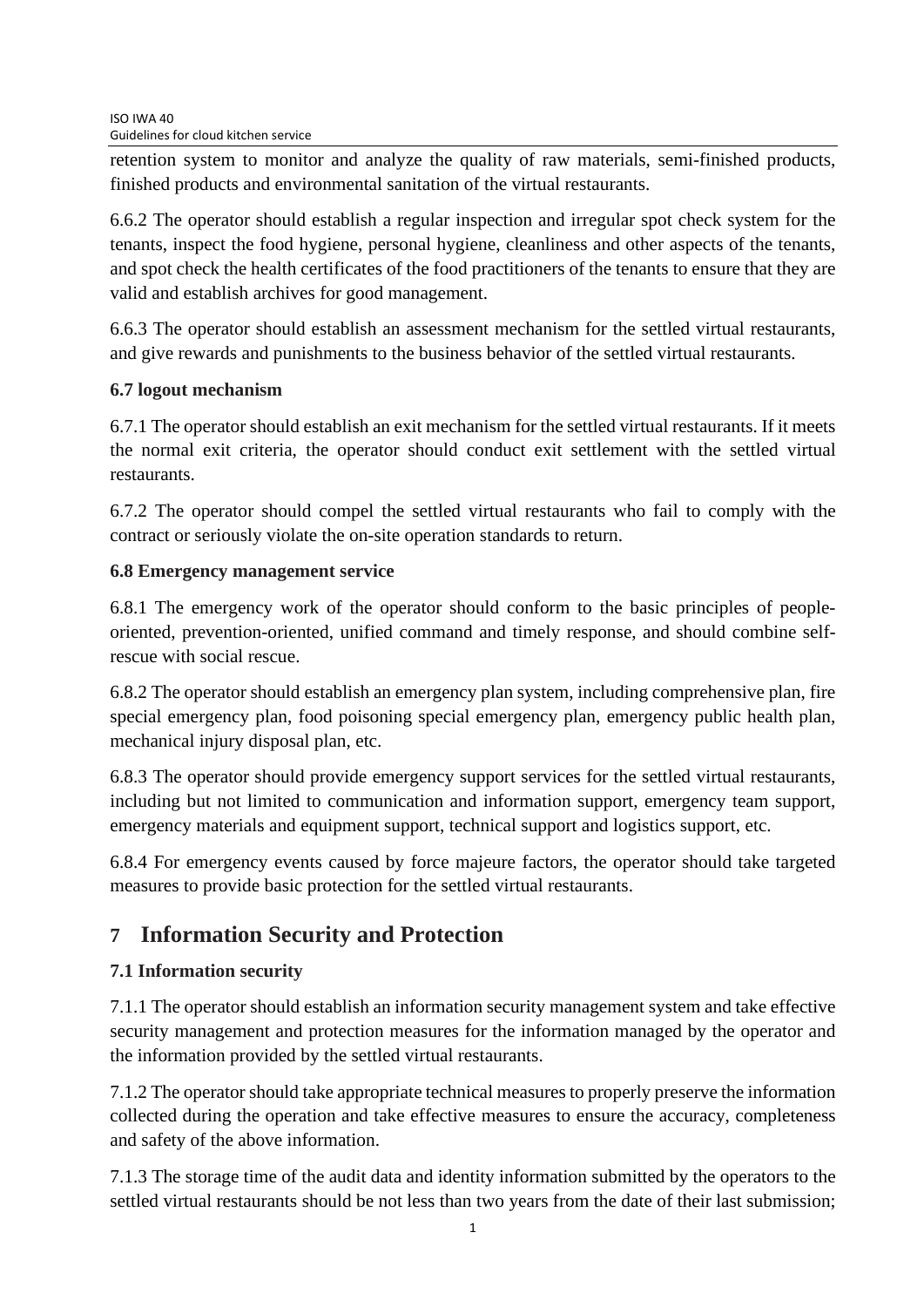The retention time of the financial payment and other information of the settled virtual restaurants should not be less than three years from the date of the transaction.

7.1.4 The operator should provide the settled virtual restaurants with the service of inquiring their own operation information within the storage period.

7.1.5 The operator should cooperate with the relevant work carried out by the competent department of information security according to law.

# **7.2 Protection of privileged information**

7.2.1 The operator and virtual restaurants can fulfill their obligation to protect relevant information by formulating privacy policies and signing confidentiality agreements.

7.2.2 The scope of information protection generally includes the information of settled virtual restaurants, business data, product planning, strategic planning, operation strategy, system architecture, algorithm logic, software version, internal system, financial data, organizational structure, personnel information, internal image data, etc.

7.2.3 The operator may publish the information (except as otherwise provided by laws and regulations) with the consent of the settled virtual restaurants.

7.2.4 The operator should allow virtual restaurants to access and modify personal information, including correcting inaccurate information. Users should be allowed to cancel their accounts after the exiting of the settled virtual restaurants.

7.2.5 The operator should establish an emergency plan and mechanism for information security incidents.

# **8 Quality Control and Improvement**

# **8.1 Service evaluation**

8.1.1 The operator should provide online and offline service evaluation collection channels for the settled virtual restaurants, and the evaluation contents include but are not limited to the following information:

—Rating the facilities, environment, management and services of the operator;

—Other subjective opinions and suggestions of settled virtual restaurants.

8.1.2 The operator should provide effective channels for complaints and appeals to the tenants and protect the legitimate rights and interests of the tenants from infringement by the operator, other tenants and suppliers.

# **8.2 Giving Feedback**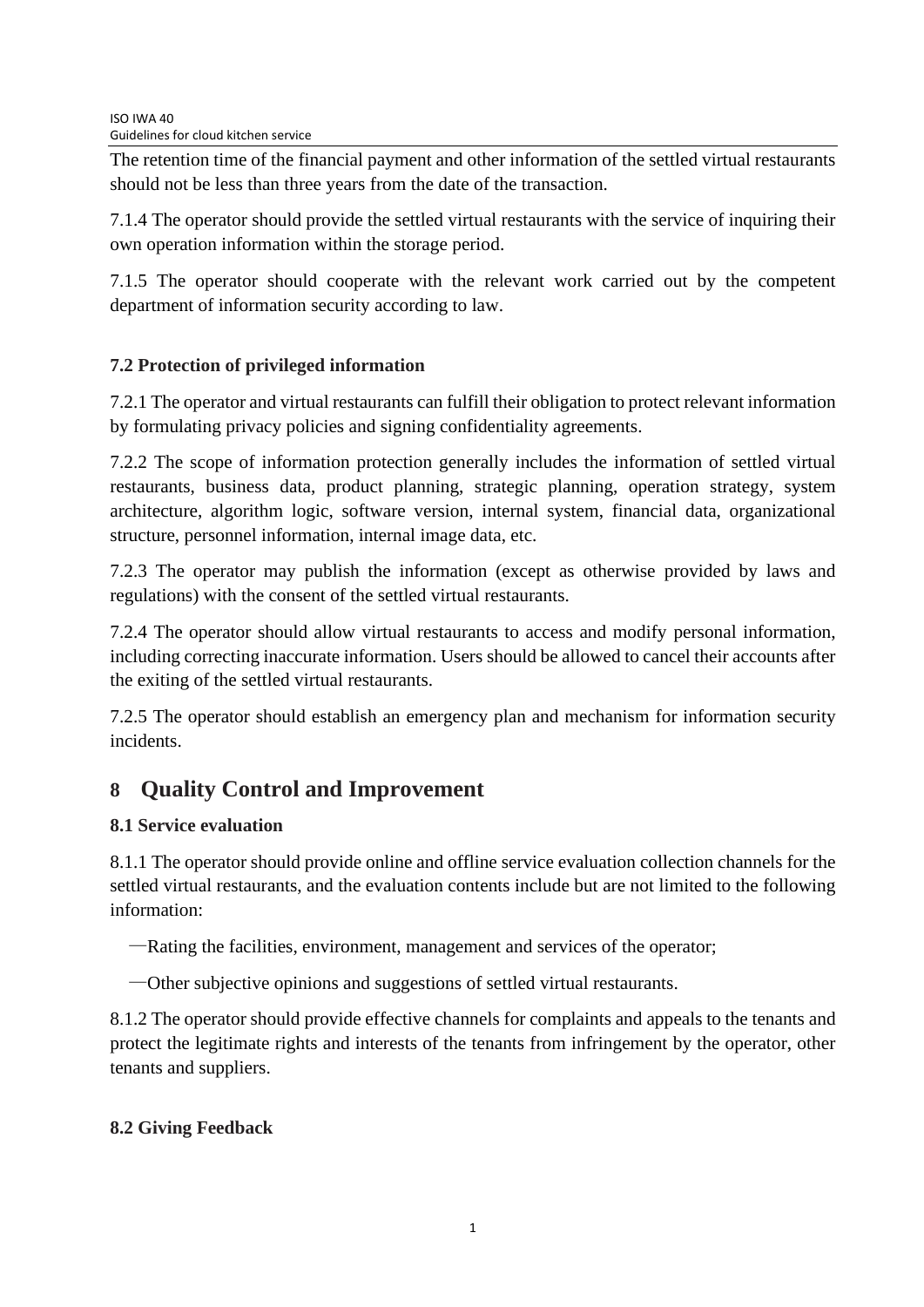8.2.1 The operator should adopt or reject the evaluation content of the settled virtual restaurants, and should promptly inform the settled virtual restaurants of the processing results and explain the reasons.

8.2.2 The operator should regularly collect the feedback information of the settled virtual restaurants, so as to establish an effective solution mechanism for the problems reflected by the settled virtual restaurants.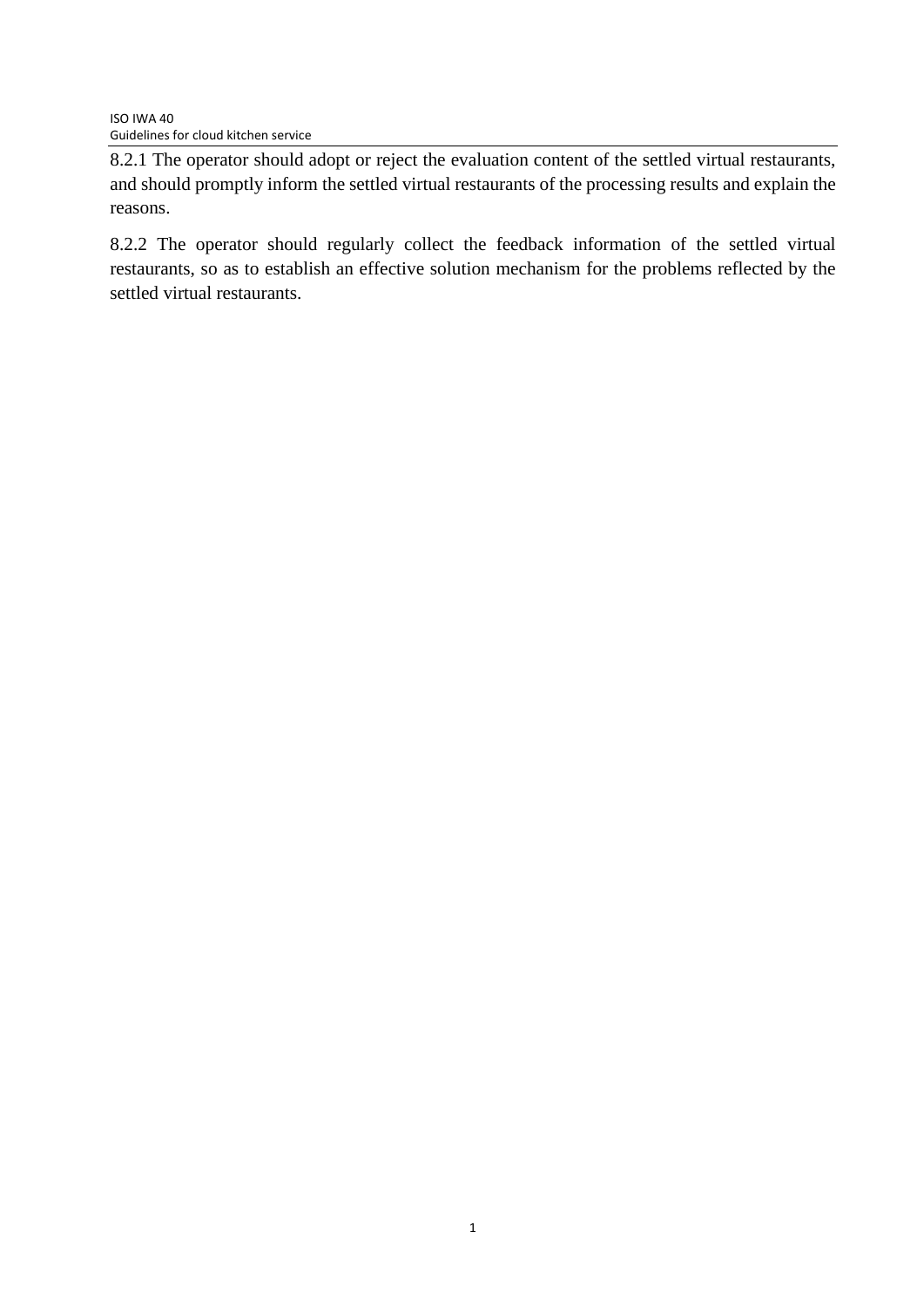# Annex A

## (informative)

# Supplementary information on ISO standards

To understand the proper use of ISO standards that are written for guidance, it is highly recommended that users refer to [http://www.iso.org/i](http://www.iso.org/obp)so/foreword.html where relevant ISO directives, resolutions and their implications are presented.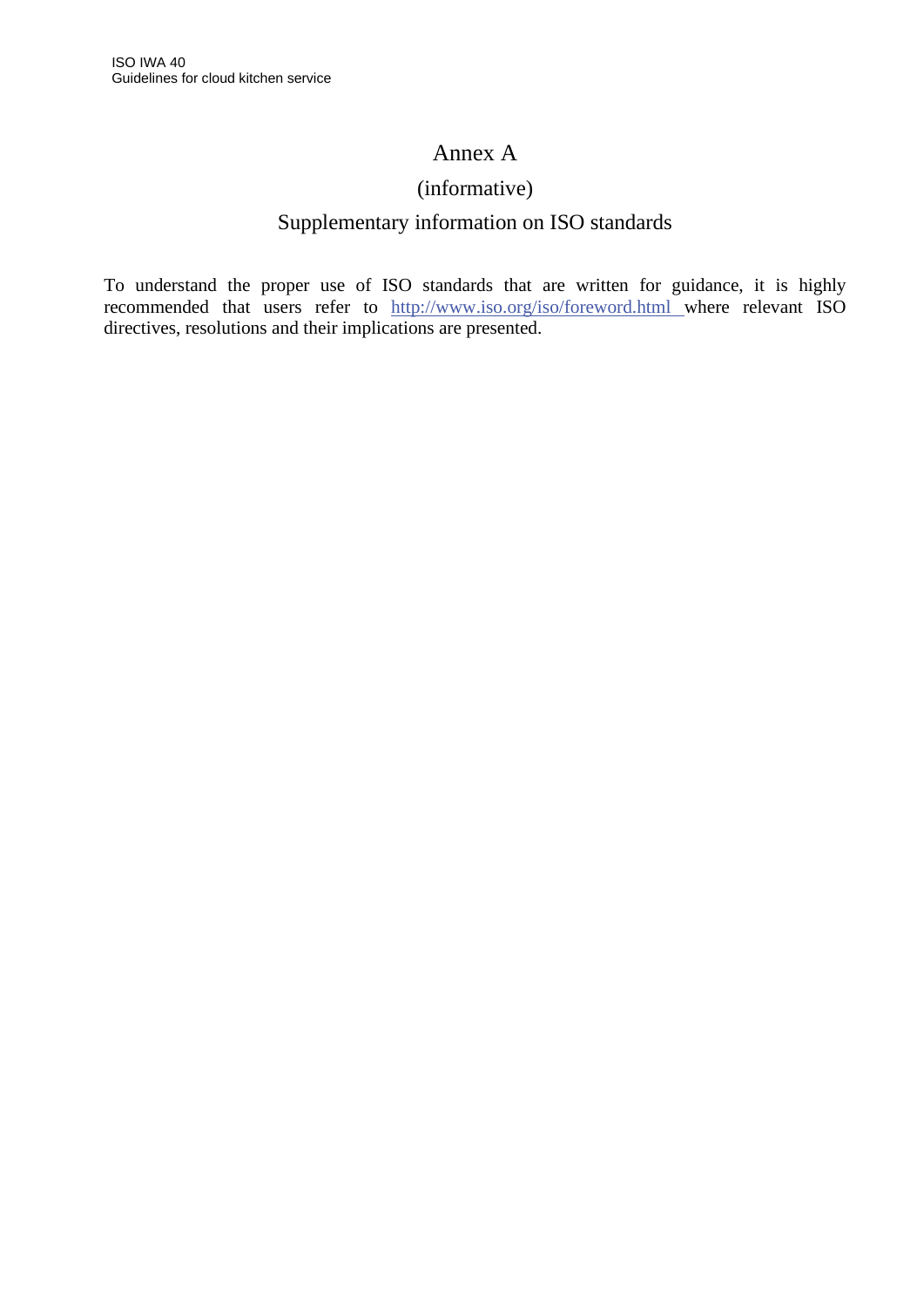# Annex B (Informative) An Example of Service Process

The figure shows an example of cloud kitchen service process.